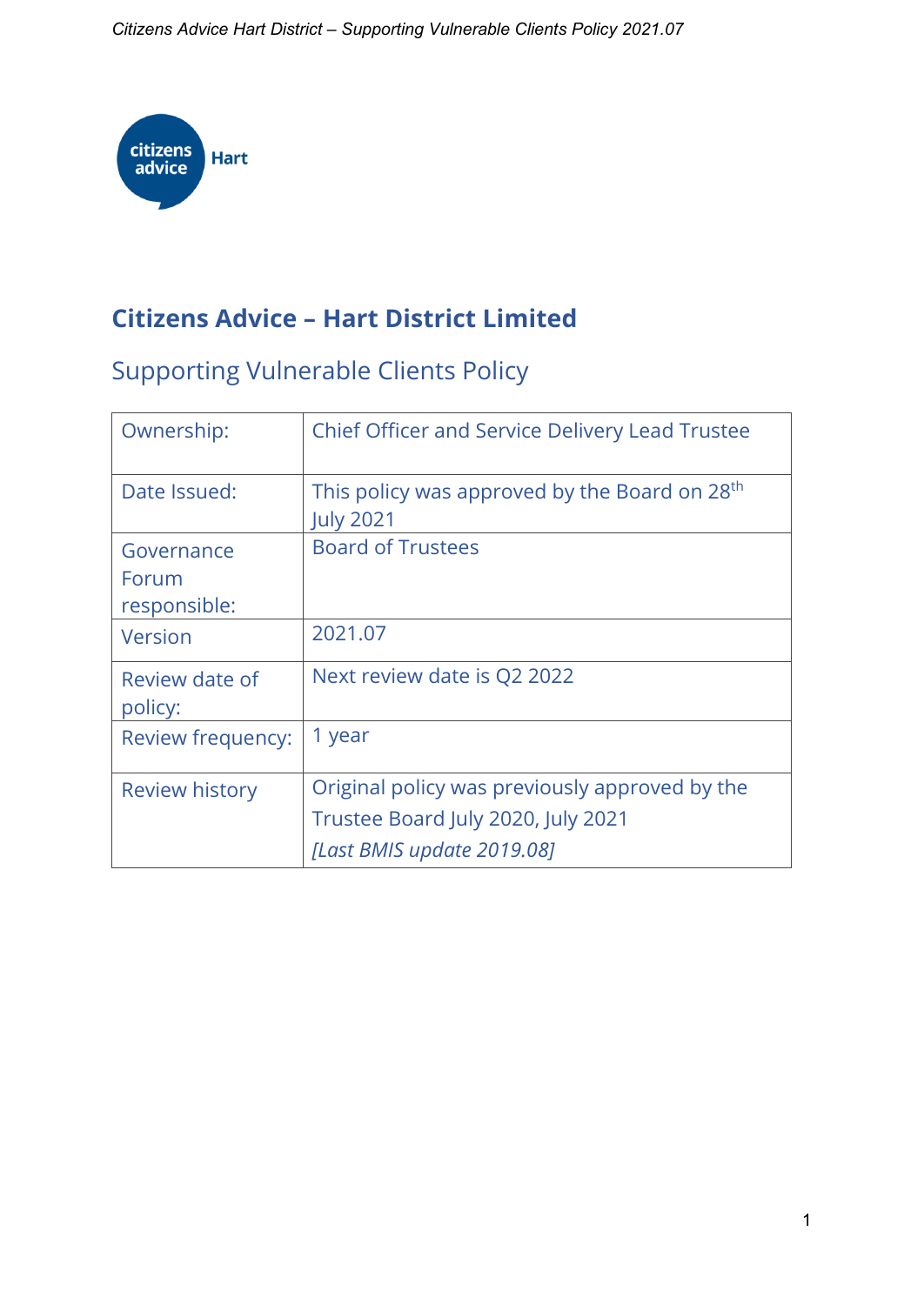# Supporting Vulnerable Clients Policy

## **Introduction**

This policy sets out how Citizens Advice - Hart supports our vulnerable clients, and the principles of how our staff and volunteers should deal with situations relating to vulnerable clients.

The aim of the policy is to improve the experience and outcome for vulnerable clients regardless of the channels they use to access our services.

The policy refers to definitions from the Financial Conduct Authority (FCA). You can find these definitions in the [FCA's Consumer Credit Sourcebook \(CONC\).](https://www.handbook.fca.org.uk/handbook/CONC.pdf)

## **What is vulnerability?**

Vulnerability cannot be defined with a one-size-fits-all statement. It will not always be immediately clear if a client is vulnerable. But it is important that as an organisation we are aware of the potential for all of our clients to be vulnerable. The following factors could be helpful in determining if a client is vulnerable:

- Individual factors
- Wider circumstances
- Creditor or adviser action or inaction

The Financial Conduct Authority (FCA) has defined a vulnerable consumer as "someone who due to their personal circumstances, is especially susceptible to detriment, particularly when a firm is not acting with appropriate levels of care."[1](#page-1-0)

# **Our approach to identifying and supporting vulnerable clients**

As an organisation we will:

- ensure that we remain aware of the potential for our clients to be vulnerable
- encourage clients to feel comfortable disclosing any vulnerabilities to us
- understand that we may need to make adjustments to our standard processes to allow vulnerable clients to request and access our services

<span id="page-1-0"></span> $1$  Financial Conduct Authority (2015) Occasional Paper No. 8 Consumer Vulnerability: Executive summary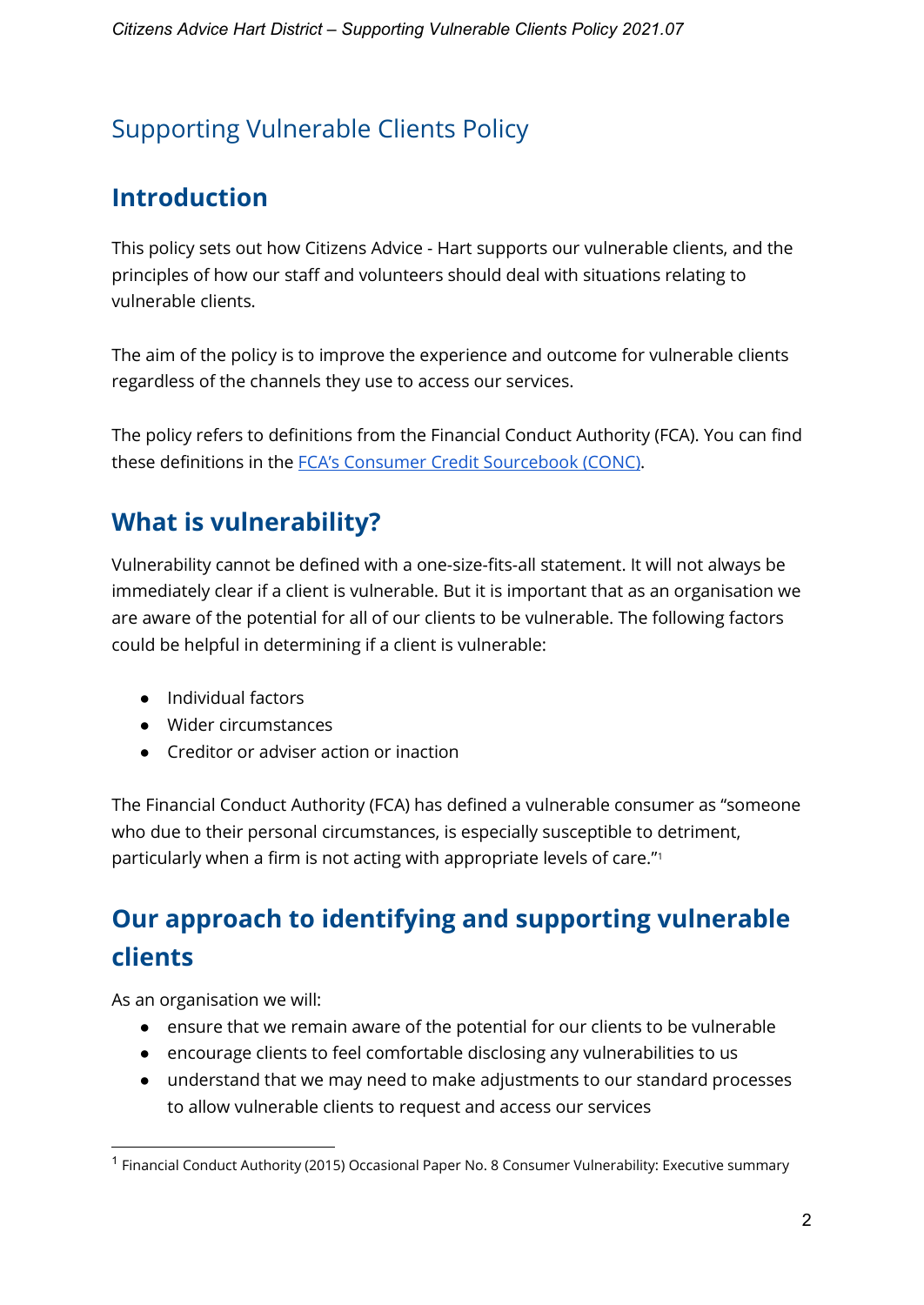● take vulnerabilities into consideration in how we then provide our service to vulnerable clients

## **Common areas of concern**

## **Mental capacity**

The FCA defines mental capacity as "The ability to make an informed decision at a specific point in time. Clients with mental capacity to make a decision can understand, remember and weigh up information which is presented to them, and communicate their decision."

**Mental capacity limitation** is explained by the FCA in the following way: "people with a mental capacity limitation are **unable** to understand, remember or weigh up informed information presented to them, or to communicate a decision."

It is important not to presume that all clients with mental health issues also have a mental capacity limitation.

Mental capacity is not the same as mental health. Some clients with mental health difficulties may have mental capacity limitations, but some will not.

Mental capacity limitations can also fluctuate. For example a person with dementia may find that they have capacity in the mornings, but struggle to understand and retain information as the day progresses. In this instance we would accommodate the client by offering advice and appointments in the mornings.

In our support of clients with mental capacity limitations, we will:

- encourage clients to feel comfortable disclosing any potential mental capacity limitations
- look for indicators that a client may be lacking mental capacity, and not just rely on clients to tell us
- record the mental capacity limitations where identified, and help the client to make an informed decision

## **Disclosures of sensitive personal data**

Clients in vulnerable situations will often disclose personal data. We have adopted a data protection policy in line with [general data protection regulation \(GDPR\).](https://www.citizensadvice.org.uk/bmis/Back-office/Information-assurance-and-data-protection/gdpr1/gdpr-overview/) We will ensure that all staff are aware of the importance of following our GDPR data protection policy the [GDPR data protection model policy,](https://docs.google.com/document/d/1QrysC-t78Dw7mLH3S_xQuNmKAuZBExI-n0zrdB8bR7I/edit) available as linked or on BMIS.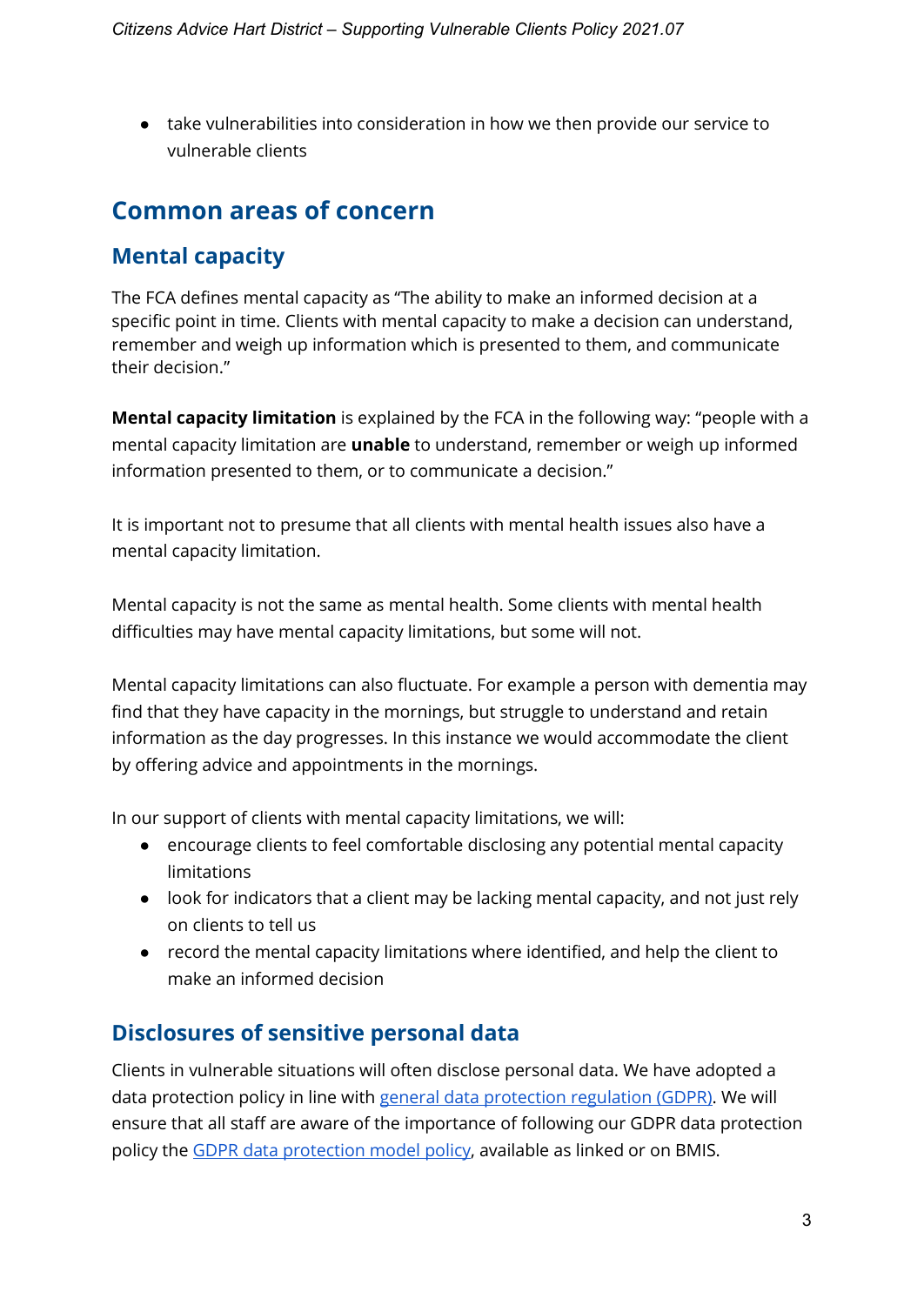#### **Clients who talk about taking their own life**

There may be occasions when staff and volunteers suspect or are told by vulnerable clients that they are considering taking their own lives. We recognise that these situations may be rare, but that it is important that staff and volunteers are clear about what action to take.

We will ensure that staff and volunteers are aware of the importance of the following steps:

- listening to the client, acknowledging their circumstances and feelings and making it clear we are taking them seriously
- understanding our safeguarding policies which explain the circumstances around breaching client confidentiality and calling 999 in an emergency
- awareness of the [procedures and model policies for safeguarding adults and](https://www.citizensadvice.org.uk/bmis/Client-services/Client-protection-and-confidentiality/confidentiality-policy1/supporting-vulnerable-clients/)  [children](https://www.citizensadvice.org.uk/bmis/Client-services/Client-protection-and-confidentiality/confidentiality-policy1/supporting-vulnerable-clients/)

We will ensure that staff and volunteers are able to seek support following these challenging situations.

### **Clients with a terminal, life-threatening or long-term condition**

We recognise that being told a client is suffering from a serious illness or condition can be difficult to hear. Staff and volunteers may be concerned about how to respond and the best way to support clients in these circumstances.

We will ensure that our staff and volunteers are aware of the following ways to help the client, fully acknowledging and communicating their own boundaries:

- provide the client with guidance relevant to the client's illness or condition
- acknowledge the disclosure of a serious condition in an appropriate and sympathetic way
- ask the client if they mind talking about the situation, and if it is not an illness or condition they have an awareness of, tell the client this and ask for more information
- listen to a client who has disclosed a serious illness or condition and ask the client what support they need
- be sympathetic, and avoid the use of phrases such as "I know how you feel"
- be aware that clients in these situations may have a range of emotions including confusion, anger, distress, fear, depression and sadness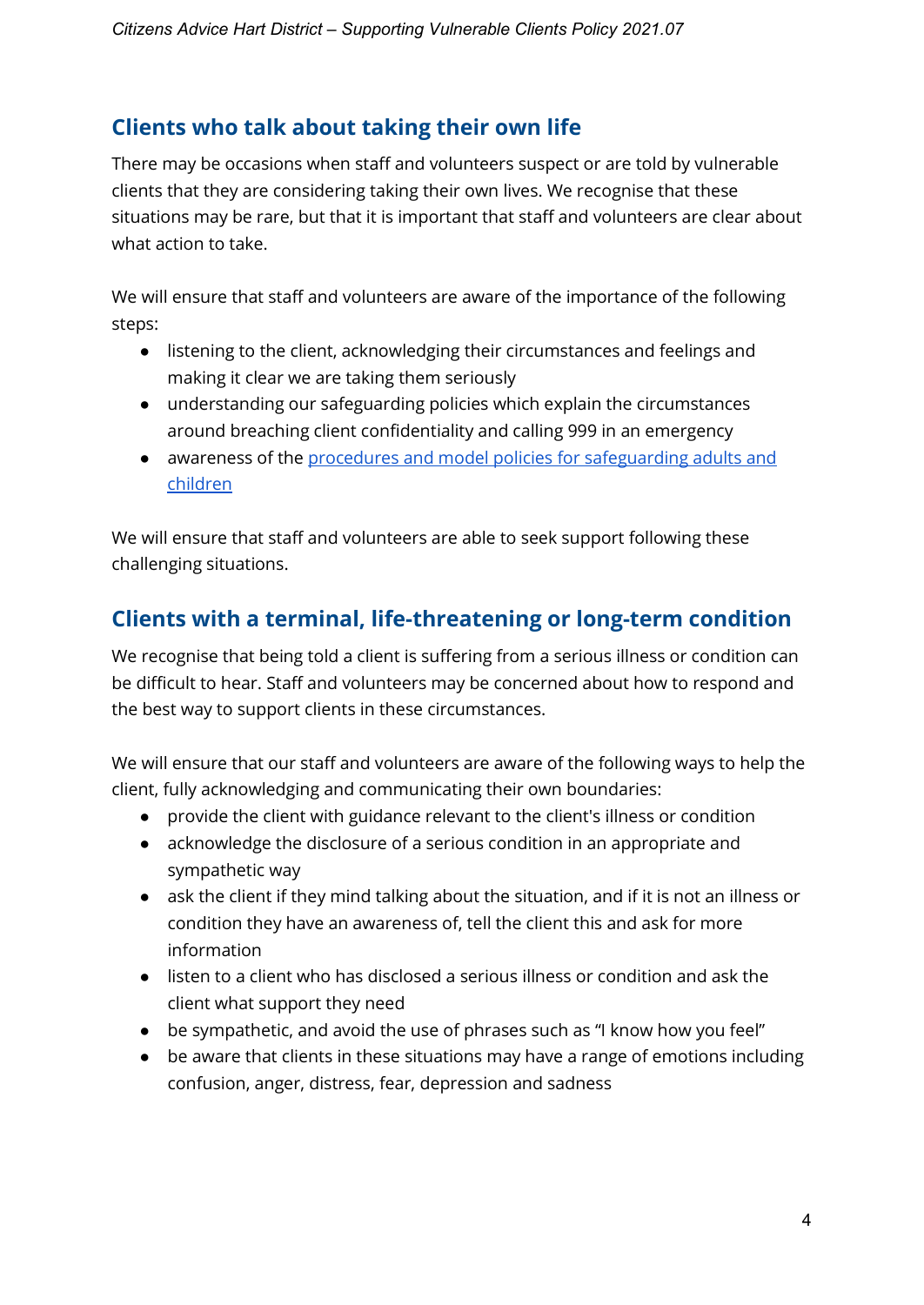We will ensure that staff and volunteers are aware of the importance of looking after their own wellbeing and that they can seek support from their line managers whenever needed.

#### **When someone else gives us information about a client**

In some situations we may receive information from a carer or family member about a vulnerable client.

We will ensure that our staff and volunteers understand that whilst they should not discuss a client's case with anyone who does not hold the appropriate authority, this does not mean they cannot listen to the information being provided by a third party.

We recognise that disclosures from carers can be valuable. We are committed to engaging with carers and taking appropriate action, whilst ensuring that we maintain client confidentiality.

Our [client confidentiality policy](https://www.citizensadvice.org.uk/bmis/Client-services/Client-protection-and-confidentiality/confidentiality-policy1/) has more detail about this. We will ensure that all staff and volunteers are aware of the policy.

#### **If creditor agencies are failing vulnerable clients**

If we are concerned that a creditor agency is failing vulnerable clients, we will consider requesting copies of its policies and procedures for dealing with these customers. We will then use the information provided to assist us in pursuing a client's case and also in making the creditor aware of potential breaches of the regulatory framework which states that:

"A firm must establish and implement clear, effective, and appropriate policies and procedures for:

- dealing with customers whose accounts fall into arrears
- the fair and appropriate treatment of customers, who the firm understands or reasonably suspects to be particularly vulnerable"

We can also consider using the creditor's complaints policy, or seeking advice from the national Citizens Advice Creditor Liaison Policy Officer.

# **Supporting and training staff and volunteers**

We will ensure that all staff and volunteers receive appropriate training, to support them to effectively identify and support vulnerable clients.